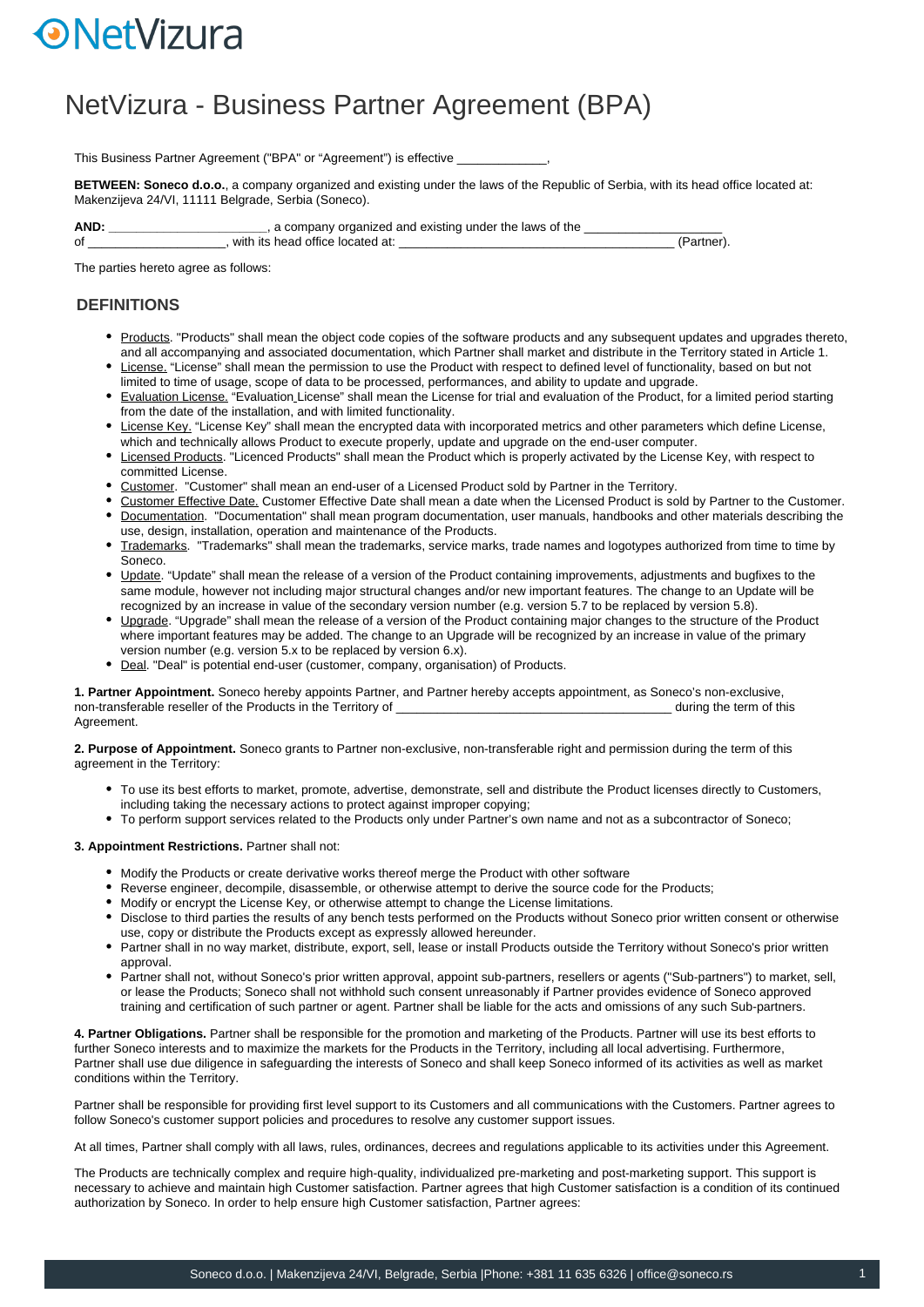- To report to Soneco promptly and in writing all suspected and actual problems with any Product;
- To maintain a shipment report identifying the Customer, the module of Product and License sold, the date of sale, and the quantities of the Products and License sold;
- To retain all shipment reports for three (3) years after the date of sale, and assist Soneco, upon request, in tracing a product to a Customer in distributing critical product information, or in discovering unauthorized marketing or infringing acts;
- To conduct business in a manner that reflects favorably at all times on the Products, goodwill and reputation of Soneco;
- To avoid deceptive, misleading or unethical practices that are or might be detrimental to Soneco or the Soneco Products;
- To refrain from making any false or misleading representations with regard to Soneco or the Products;
- To refrain from making any representations, warranties or guarantees to customers with respect to the specifications, features or capabilities of the Products that are inconsistent with the documents distributed by Soneco,
- Not to market and sell the Products in geographical areas where it does not have the ability to support them.

**5. Soneco Obligations.** Soneco's products include software solutions for network monitoring and analysis under the common brand name NetVizura, which includes but is not limited to the following components and modules:

- NetFlow Analyzer
- EventLog Analyzer
- MIB Browser

Soneco shall endeavour to produce, maintain update and upgrade the Products to Partner in a timely manner. Soneco shall not be liable to Partner for any failure to supply the Products agreed upon with Partner. Soneco will keep Partner informed as to Soneco's schedule for new versions and releases of the Products.

Soneco will provide marketing support services to Partner on a case-by-case basis. Soneco agrees to provide, upon request, internally developed Product marketing and presentation materials via electronic media in the English language for translation and duplication, as appropriate, to Partner. Soneco hereby grants to Partner the non-exclusive, non-transferable right to reproduce and use any such materials during the term of this Agreement, but not to modify such materials without prior consultations and approval from Soneco. Soneco will provide consultations and assistance to Partner regarding translation of Product marketing and presentation materials to local language, prov ided so that Partner bears all translation expenses.

Soneco shall deliver one copy of the Licensed Product to Partner for educational purposes of its own employees and to provide demonstrations to prospective Customers, as long as such copy is at all times under the control of Partner and not left or copied with the prospective Customer. Evaluation License will be limited to the term of this Agreement.

Soneco reserves the right to make direct sales into the Territory, and Partner shall not be entitled to any compensation on any such sales. Ho wever, Soneco is obliged to first direct customers from the Territory to the Partner with suggestion of additional support benefits they would receive with local partnership (implementation, on-site support, call center, consultancy etc).

Soneco shall provide Partner with second and third level maintenance and support. Soneco will keep Partner informed of Soneco's customer support policies and procedures. If Partner offers to provide its Customers with support that exceeds Soneco's service level agreement (SLA) objectives, Soneco will not be obligated to support such service levels unless Soneco has agreed to do so in writing.

At all times, Soneco shall comply with all laws, rules, ordinances, decrees and regulations applicable to its activities under this Agreement.

**6. Maintenance Services.** Soneco will make Updates and Upgrades available to Partner when they become commercially available. Soneco is responsible for keeping Customers informed about new version available, and for distributing such Updates and Upgrades to Customers who subscribed to Maintenance and Support. At such time as an Update or Upgrade is made available, Partner will cease marketing and distributing the previous version of the Products.

**7. Support Services.** These services are provided in collaboration between Soneco and Partner.

Instead of Soneco, Partner has the option to provide:

• 1<sup>st</sup> level support, all communications with the Customers during Partner's local workdays and work time by email and phone;

Obligation of Soneco is to provide:

- 2<sup>nd</sup> level support to Partner, which assumes deep technical assistance and problem solving during Soneco's local workdays and local work time by email and phone;
- $\bullet$  3<sup>rd</sup> level support, which assumes bug-fix, software improvement, new features, release of new Updates

Soneco will is obliged to provide Standard Maintenance and Support to the Partner for the Customers who are subscribed to this service. Soneco's terms and conditions that regulate these services are available within separate document NetVizura - Maintenance and Support Agreement (MSA).

Partner is urged and obliged to remind his Customer about Service renewal (in written or in verbal) no later than 90 days days prior Service Term expiry. If Customer terminates maintenance and support service, Soneco shall be under no obligation to resume providing such services to Partner for the Customer under any circumstances.

Partner may offer additional support to its Customers, such as onsite support, installation and implementation support, call-centre, training etc., where all revenue and responsibility from this addition support goes to Partner.

**8. Partner Training.** Partner shall ensure that each member of Partner's staff engaged in installing, configuring, implementing and supporting the Products, including sales representatives, is trained by Soneco within 90 days of the Effective Date, upon Partner provides prospective Customer for the Products.

Partner is granted specific amount of hours of free online distance training to unlimited number of its own staff, using web conference with voice, video, chat and desktop sharing ability. Free remote online training provided by Soneco to Partner's staff is given per Product as follows: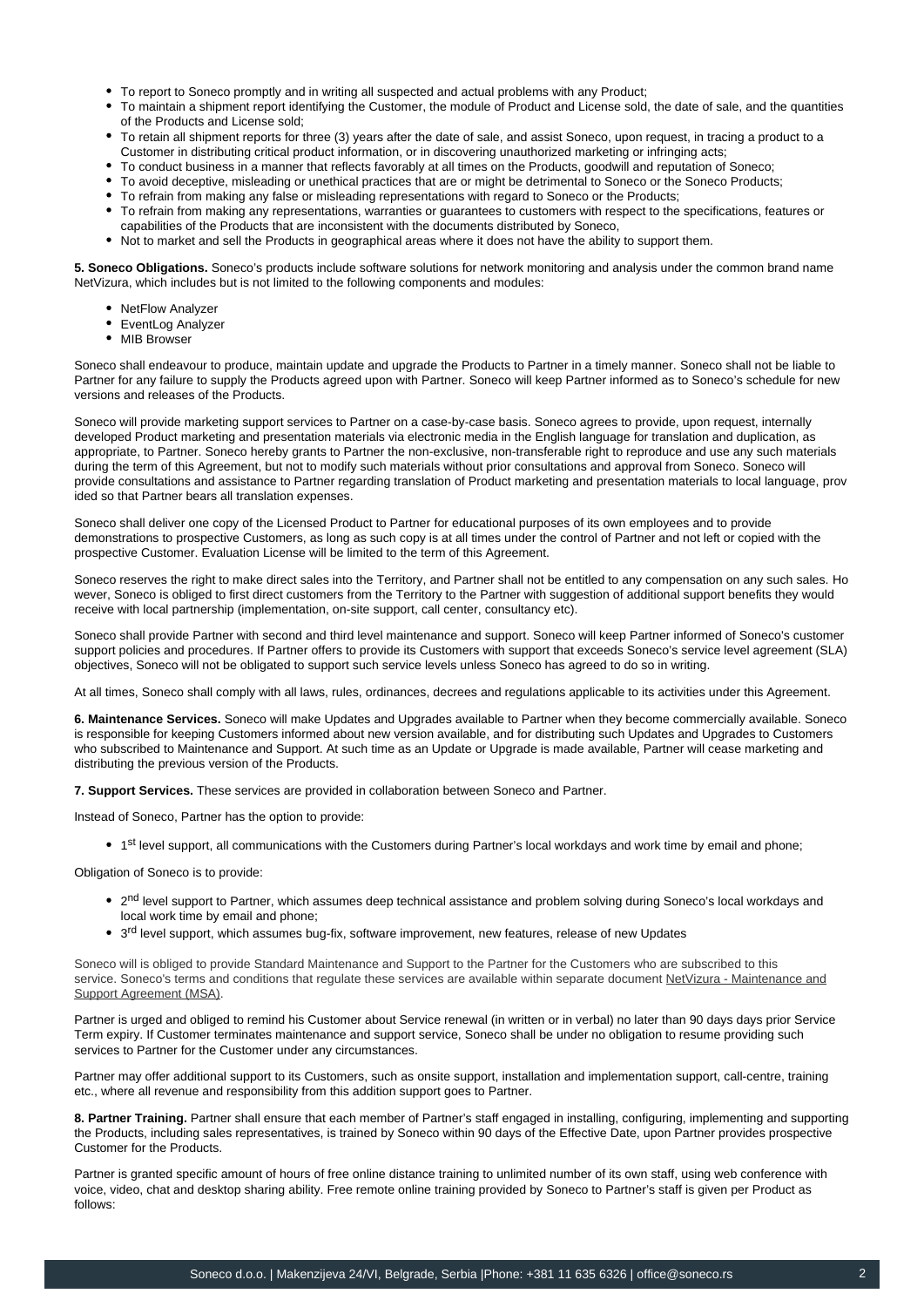| Training (max, in hours) | <b>Technical</b> |      | <b>Business</b>              |
|--------------------------|------------------|------|------------------------------|
| Product                  | <b>Admin</b>     | User | <b>Sales &amp; Marketing</b> |
| General                  |                  |      |                              |
| NetFlow Analyzer         | 4                | 4    | 4                            |
| EventLog                 | 2                | 2    | 2                            |
| <b>MIB Browser</b>       |                  |      |                              |
| <b>TOTAL</b>             | 8                | 8    | 8                            |

Soneco will provide to Reseller free of charge learning material for the Products in English, which includes user/administrator manuals, installation guide, and other written documents or video tutorials.

Additional training may be provided on Partner's request and will be charged separately according to the Soneco's additional pricing per commenced hour.

**9. Deal protection.** Partner is obligated to register a new potential Deal by sending an email to sales@netvizura.com containing company name, contact name/email and proof of potential Deal (such as customer requirement by email). Soneco will handle deals internally throught CRM system and protect Partner's exclusivity for registered Deal for 3 months (Deal protection can be extended according to proof of potential Deal progress) - no other partner nor Soneco will be allowed to make that Deal.

**10. Ordering process.** The procedure for license ordering, delivering and payment needs to be done as follows:

- 1. Prospective Customer downloads and installs the Products using the trial License for 30 days, evaluates the Products and chooses a license level;
- 2. Partner sends order confirmation email to Soneco, stating the Products and chosen License level, and provides basic information about the Customer, including the Installation code generated by the installed Products;
- 3. Soneco issues an Invoice, and sends it to Partner;
- 4. Partner makes a payment to Soneco;
- 5. Soneco issues a Permanent License Key and delivers it to Partner.

All orders shall be subject to Soneco's acceptance, which shall not be unreasonably withheld.

**11. Fees.** Pricing of the Product Licenses and Standard Maintenance and Support service to Customers shall be at the discretion of Partner, in regard to recommended list price provided by Soneco in accordance with NetVizura - Business Partner Offer. The price to be paid by Partner to Soneco will be the Discounted Price (then recommended/list price less the current discount that Partner is granted).

Partner is granted with the discount based on yearly Partner sales. Yearly Partner sales refer to the previous year starting from the anniversa ry of this agreement Effective Date. Specially, Yearly Revenue will refer to current year, if the total revenue in the current year exceeds the Yearly Revenue in previous year. Once a greater discount is achieved in current year, it is applied for the remaining income over the threshold for this discount level.

Provision of Additional Support (more incidents, custom installation, implementation, training, etc.) will be charged separately according to the Soneco's Additional Support pricing per commenced hour.

**12. Payment terms.** Soneco shall issue an invoice for ordered Licensed Products and maintaining and supporting services which shall be payable by Partner within thirty (30) days of receipt.

Payment by Partner is due regardless of when or whether Partner is paid by its Customer or not. Late payments shall accrue interest at the rate of 12% annually, and Partner shall reimburse Soneco for all costs of collection incurred.

**13. Taxes.** All payments are exclusive of all sales taxes, use taxes, value added taxes and any other similar taxes imposed by any federal, state, provincial or local governmental entity on the transactions contemplated by this Agreement.

In the event that any withholding taxes or any other taxes and /or dues are imposed by any federal, state, provincial or local governmental or judicial entity on any registrations and/or transactions contemplated by this Agreement, Partner shall pay such taxes/dues in such amounts as are necessary to ensure that Soneco receives the full amount of the fee required under the first paragraph of this Article.

**14. Term.** This Agreement shall take effect on the Effective Date and shall continue in force for two years (the "Initial Term"). Thereafter it will be automatically renewed for one (1) year renewal terms unless terminated by either party with 60-day notice prior to the end of the initial or any renewal term.

**15. Termination.** Notwithstanding the provisions of the foregoing, this Agreement may be terminated in accordance with the following provisions:

- Either party hereto may terminate this Agreement at any time by giving notice in writing to the other party. Notice shall be effective upon receipt, should the other party be in material breach of this Agreement and fail to cure such breach within thirty (30) days of written notice thereof, file a petition of any type as to its bankruptcy, be declared bankrupt, become insolvent, make an assignment for the benefit of creditors, or go into liquidation or receivership or otherwise lose control over all or substantially all of its business.
- Either party may terminate this Agreement for any reason only after the expiration of the Initial Term upon 90-day written notice to the other party.

Termination or expiration of this Agreement shall not release either party from the obligation to make payment of all amounts then or thereafter due and payable.

Upon termination or expiration of this Agreement, Partner shall: (1) immediately return to Soneco or destroy (i) all media containing the Products; (ii) all originals and copies of the Products, manuals, Documentation, product literature, fee schedules, and other written materials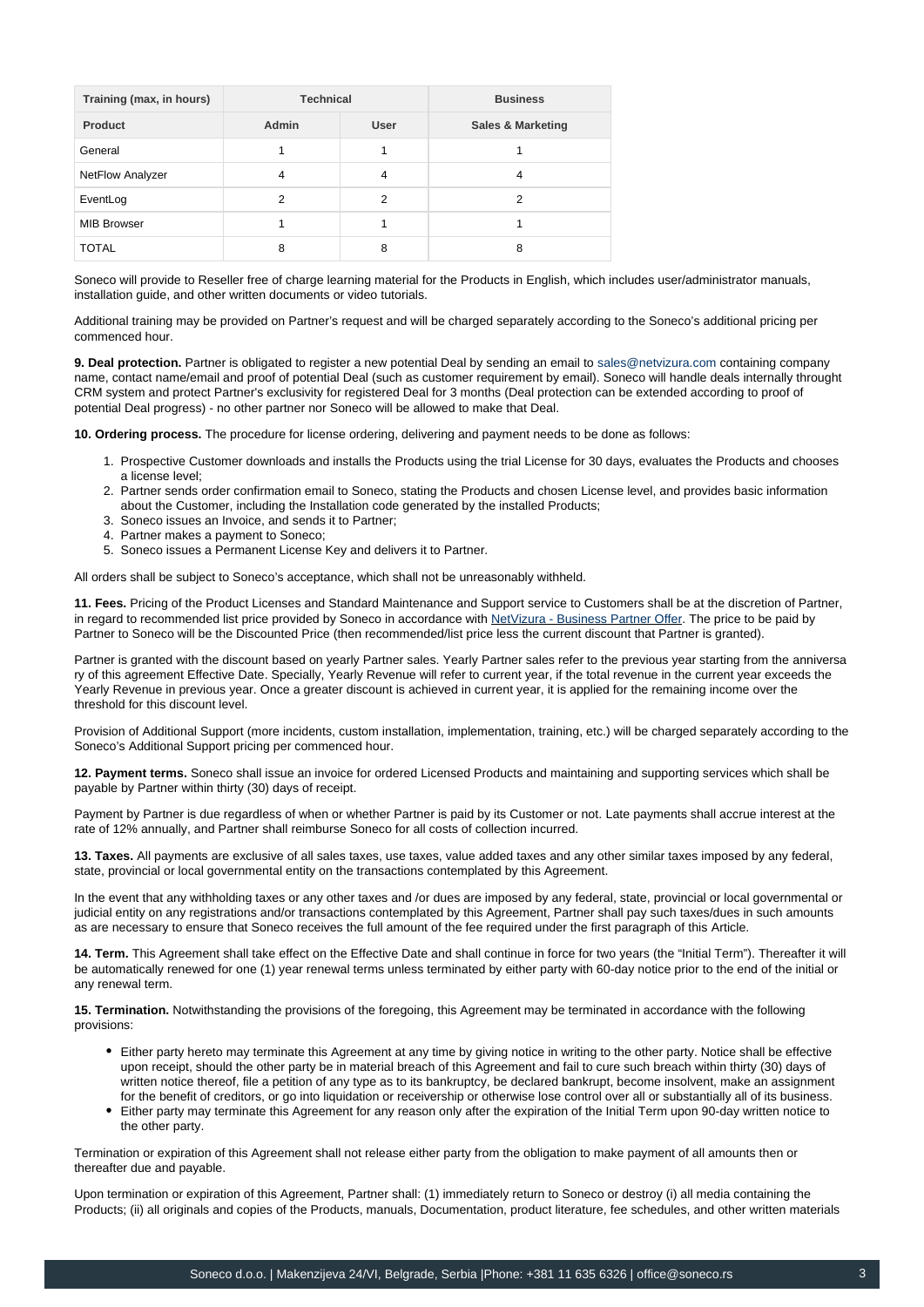provided by Soneco; or (iii) all Confidential Information and other property of Soneco, provided that such materials or information are in Partner's possession or under its control; (2) immediately discontinue holding itself out as a distributor of the Products, shall destroy all advertising and promotional materials in its possession or control bearing any Trademarks, and shall remove all signs bearing Trademarks or otherwise identifying Partner as a representative of Soneco; and (3) deliver to Soneco a document executed on behalf of Partner certifying Partner's compliance with this Section.

Termination or expiration of this Agreement does not affect any sublicenses granted by Partner to Customers in accordance with this Agreement. However, in the event of such termination or expiration, Soneco shall have the option of assuming first level support for all then-current Customers, and Partner shall in such event refund to Soneco a prorate share of all maintenance and support fees collected from such Customers, based on the time remaining in such Customers' then-current maintenance and support term.

**16. Trademarks.** Partner acknowledges that Soneco is the sole and exclusive owner of Soneco name and Product names and any abbreviations or variations thereof, and of any and all of Soneco's trademarks and trade names, service marks, trade logos and trade dress (collectively "Trademarks") as Soneco may unilaterally amend periodically (registered or not).

In connection with Partner's activities authorized pursuant to this Agreement, Partner is granted a non-exclusive, non-transferable, right to use the Trademarks in accordance with instructions given from time to time by Soneco. Partner shall not attach any additional trademarks, service marks, or trade names to any Products and shall not use Soneco's trademarks as part of Partner's trademarks, service marks or trade names or in any other manner that would tend to imply that Partner has an affiliation with Soneco other than as set forth in this Agreement.

**17. Warranty.** Soneco is the owner of licensee of all intellectual property rights in and to the Products and there is no pending litigation against Soneco which could materially impact upon its ability to perform its obligations under this Agreement,

Soneco has full power and right to license the Products and perform all other terms of this Agreement, and the use of the Products, or the exercise of the licenses granted hereunder, will not violate or interfere with the intellectual property or contractual rights of any third party, including without limitation, those rights arising under copyright, trademark, trade secret or patent law. However, Soneco shall not be liable for breach of representation and warranty if a violation or interference occurs by reason of software or content supplied by Partner, Customer, content owners, or other third parties.

Soneco warrants and represents that the Products shall be delivered with good title free of any rightful third party claim of infringement of any patent, copyright, trademark, trade secret or other intellectual property right and its possessions.

**18. Confidential Information.** The parties agree that any Confidential Information provided under this Agreement shall be held and maintained in strict confidence. Each party agrees to protect the confidentiality of such information in a manner consistent with the way a reasonable person would protect similar Confidential Information. "Confidential Information" means the information and materials noticed or marked by Soneco or Partner as confidential and proprietary, or which should reasonably be understood as confidential and proprietary given the nature of the information or materials. "Confidential Information" does not include information that:

- Is already known to the receiving party at the time it is disclosed and has not been obtained wrongfully;
- Becomes publicly known without fault of the receiving party;
- Is independently developed by the receiving party;
- $\bullet$  Is approved for release in writing by the disclosing party;
- ¨Is disclosed without restriction by disclosing party to a third party;
- Is disclosed pursuant to legal obligations beyond the control of the disclosing and receiving parties.

Soneco's oral and visual presentations describing the Products and plans, business and development plans, and any inspections thereof by Partner or its personnel shall all be deemed Confidential Information under this Agreement whether so marked or not.

**19. Limitation of Liability.** To the maximum extent by applicable law, in no event will Soneco and any of its directors, officers, agents, contractors and employees, be liable to Partner or any third party, whether in contract, tort (Including negligence) or otherwise, for any damages under this Agreement, for more than the amount of licence fee that Partner have paid to Soneco during the (12) twelve months period preceding the event giving rise to this claim. Partner's sole remedy against Soneco in any dispute concerning this Agreement shall be to seek recovery of that amount, upon payment of which Soneco shall be released from all further obligations and liability to Partner.

**20. Force majaure.** Soneco shall not be liable for any failure to perform due to causes beyond its control, including but not limited to fire, flood, earthquake, explosion, accident, acts of public enemy, war, rebellion, insurrection, sabotage, failure of telecommunication services, epidemic, quarantine, labour disputes or shortages, transportation embargoes, failures or delays, acts of government (including denials of or onerous restrictions on export licenses), any such event of force majeure affecting Soneco's third-party suppliers, or judicial action. Similar causes shall excuse Partner for failure to take the Products ordered by Partner other than those already in transit or specially fabricated or not readily saleable to other buyers.

**21. Governing law.** The parties agree that any dispute arising out of or in connection with this Agreement, and /or in connection with any other contractual document arising under or in connection with this Agreement, shall be finally settled by the Rules of Conciliation and Arbitration of the International Chamber of Commerce in Paris, France. The applicable law shall be the laws of England and the language shall be English.

It is mutually agreed that for Demand Guarantees under this Agreement the Uniform Rules of the International Chamber of Commerce URDG 758 shall be settled by the Rules of Conciliation and Arbitration of the International Chamber of Commerce in Paris, France. The applicable law shall be the laws of England and the language shall be English.

**21. Complete Agreement.** This Agreement contains the parties' entire Agreement and supersedes all previous communications, representations or agreements, oral or written, regarding its subject matter. No addition to or modification hereof shall bind either party unless reduced to writing and duly executed by the parties.

Updated December 2016

IN WITNESS WHEREOF, this Agreement has been executed by the parties' authorized representatives on the date first written above.